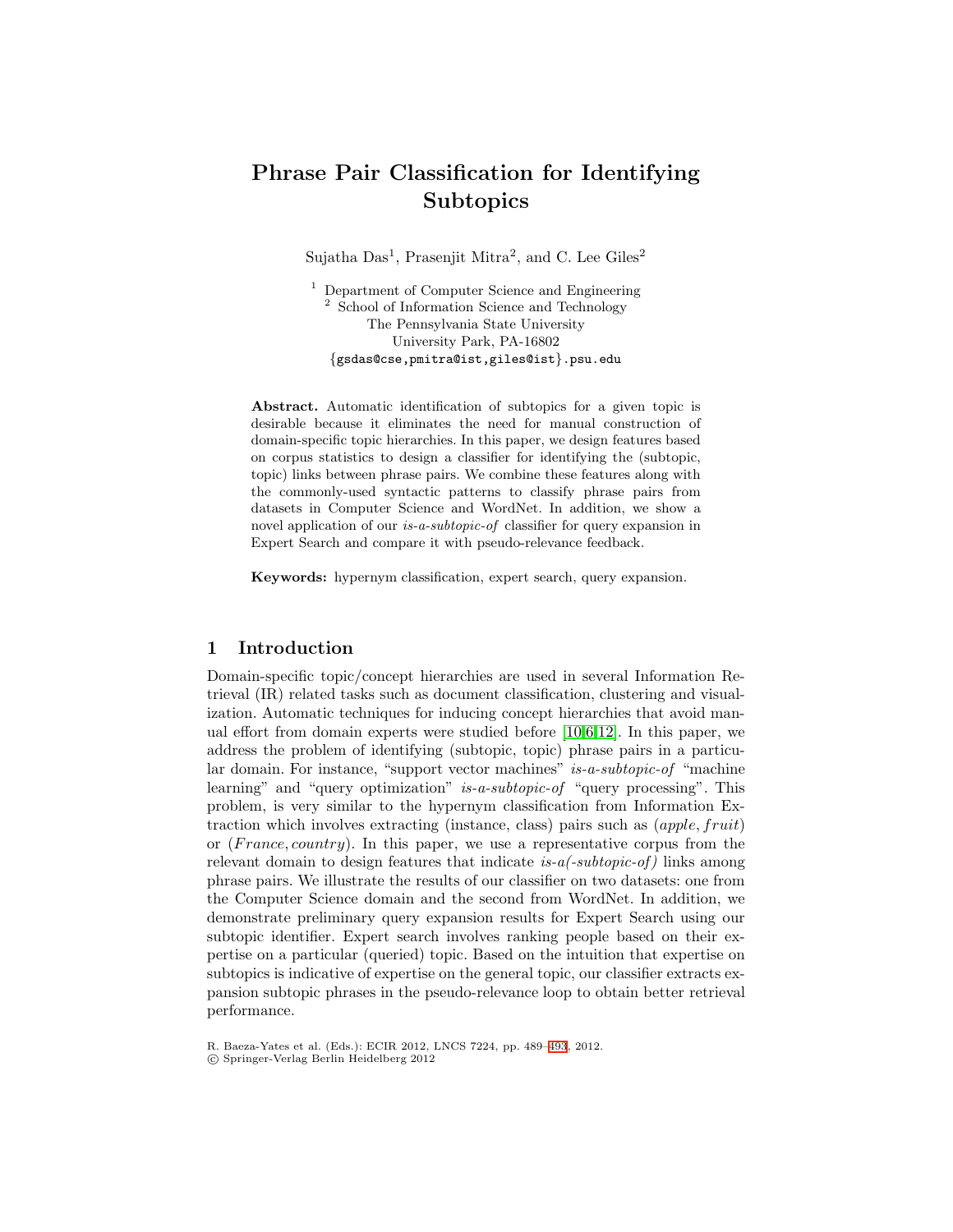490 S. Das, P. Mitra, and C.L. Giles

We briefly summarize previous related research in Section 2. Design of our features and query expansion for expert search is discussed in Section 3 whereas experimental datasets and results are presented in Section 4.

### 2 Related Work

Generating concept hierarchies using document subsumption was studied by Sanderson, et al  $\overline{10}$ . Terms extracted using these techniques were used to enhance the end-user browsing experience  $612$ . Begelman studied term clustering techniques for tagging  $\boxed{17}$ . Hypernym classification or is-a mining is a wellstudied information extraction problem mostly solved with the use of lexical and syntactic patterns  $[4,3]$ . Our application task, Expert Search, was extensively studied in TREC<sup>1</sup>. We use the probabilistic models extended for expert finding in scientific collections [2] as our baseline and illustrate query expansion in this framework. Macdonald et al. studied query expansion for expert search using techniques involving pseudo-relevance feedback [98].

## 3 Subtopic Identification

Given a corpus (document collection) representative of a domain and a couple of phrases, t and p our goal is to design features to classify the pair  $(p, t)$  as positive or negative depending on whether p is-a-subtopic-of t. For example (routing algorithms, computer networks) is a positive pair whereas (routing algoritms, natural language processing) is not. Let  $D_t$  and  $D_p$  be the sets of documents in which  $t$  and  $p$  respectively occur in the corpus. If  $t$  and  $p$  are related we can expect to see an overlap in the sets of documents they occur in. Similarly, we can expect an overlap in the terms used in the document sets,  $D_t$  and  $D_p$ since  $p$  and  $t$  are likely to occur in similar contexts. The PMI-IR (Pointwise Mutual Information in Information Retrieval) measure proposed by Turney and given by  $\frac{|D_t \cap D_p|}{|D_t| * |D_p|}$  corresponds to the statistical dependence between t and p in terms of their occurrence. Similarly, if  $t$  is more general than  $p$ , we can expect  $IDF(p) > IDF(t)$  where IDF or inverse document frequency is a measure of a term's rareness in a corpus. Note that this feature also checks if  $|D_t| > |D_p|$ since  $IDF(w) = log(1 + \frac{N_c}{N_w})$  where  $N_c$  is the number of documents in the entire collection and  $N_w$  is the number of documents containing the word w. This variant is easier to satisfy in incomplete collections than Sanderson et al.'s  $D_p \subseteq D_t$  [10]. In addition, we can also expect the average similarity of documents in  $D_t$  to be less than average similarity of documents in  $D_p$  since t is more general. Lexico-syntactic patterns are widely used to to form queries with class names on the Web, in the is-a mining task. For instance, if a sentence fragment containing "cities like Paris" is seen several times, one can reasonably conclude that Paris is-a city. We augment our corpus-based features with these syntactic features for our classification task (Table  $\boxed{1}$ ). NumWebHits(r) in the table refers to the

<sup>&</sup>lt;sup>1</sup> http://trec.nist.gov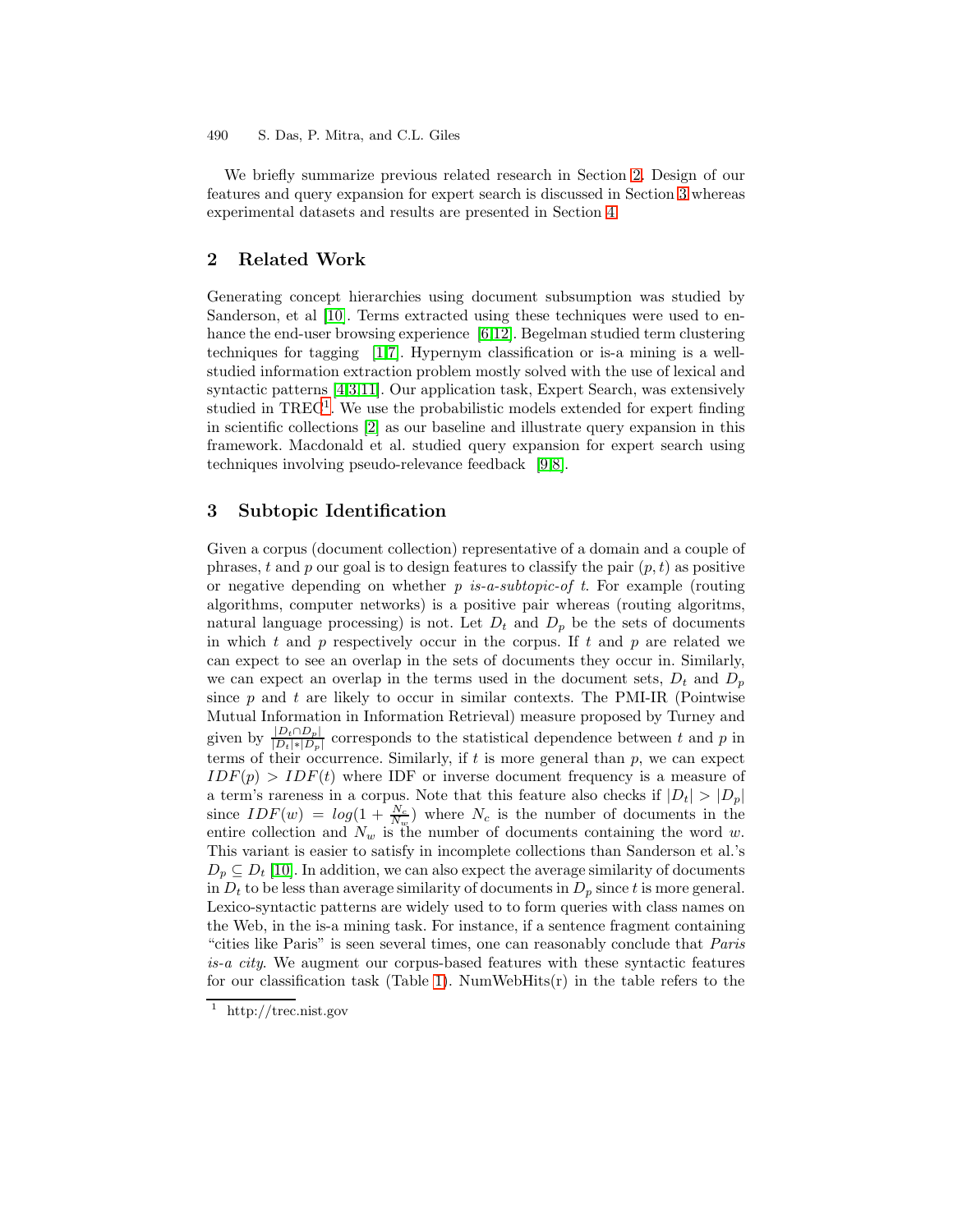**Table 1.** Features for classifying the pair  $(p, t)$ 

| <b>Feature Description</b>                                                                                                                                                                                      |
|-----------------------------------------------------------------------------------------------------------------------------------------------------------------------------------------------------------------|
|                                                                                                                                                                                                                 |
|                                                                                                                                                                                                                 |
|                                                                                                                                                                                                                 |
| 1-3 IDF(p), IDF(t), IDF(p)/IDF(t)<br>4-6 $AvgSim(D_p)$ , $AvgSim(D_t)$ , $AvgSim(D_p)/AvgSim(D_t)$<br>7-8 $Sim(First(D_p), First(D_t))$ , $Sim(Last(D_p), Last(D_t))$<br>9,10 $PMI - IR(p,t)$ , $Sim(D_p, D_t)$ |
| 11-16 Are NumWebHits with pattern $r > 0$ for $r \in R$ ?                                                                                                                                                       |
| 20-22 Are NumWebHits(r) > 0 for at least one/two/three $r \in R$ ?                                                                                                                                              |

number of hits on the web using the pair  $(p, t)$  along with a syntactic pattern r, where  $r \in R = \{$  "such as", "including", "like", "and other", "or other" and "especially" }. For instance, "cities including Paris" forms an example web query.  $First(D_n)$  and  $Last(D_n)$  refer to the first and the last documents in  $D_n$ with documents ranked based on their retrieval scores using  $p$  as the query.

### 4 Experiments and Results

We evaluated our  $is-a(-subtopic-of)$  classifier on a data set of Computer Science topic pairs collected from EventSeet<sup>2</sup>. In addition, we also evaluated the classifier performance for identifying hypernyms in the open-domain using pairs from WordNet<sup>3</sup>. We excluse the details of these dataset creation due to space limitations but will be made publicly available (after the blind review). For the EventSeer dataset, the CiteSeer $X^4$  document collection was used as a corpus whereas for the WordNet dataset, Wikipedia abstracts form the representative corpus<sup>5</sup>. Both the datasets contain around 400 positive and 400 negative pairs.

We used Indr $\frac{6}{16}$  and Yahoo BOSS<sup>7</sup> for extracting features whereas the classifier was trained using  $SVM^{light}$ . The average five-fold classificiation accuracy was 0.72 on the EventSeet dataset and 0.68 on the WordNet dataset. Using corpusbased features alone, the accuracies were 0.53 on the EventSeer set and 0.64 on the WordNet set.

#### 4.1 Example Application: Query Expansion for Expert Search

An Expert Search system ranks authors based on their expertise on the queried topic. For a scientific document collection, authorship of "relevant" documents on a topic is treated as evidence of expertise on that topic. Consider a user searching for experts on "artificial intelligence". From common knowledge, a

<sup>2</sup> http://eventseer.net

<sup>3</sup> http://wordnet.princeton.edu/

<sup>4</sup> http://citeseerx.ist.psu.edu

 $5$  http://en.wikipedia.org/wiki/Wikipedia database

<sup>6</sup> http://www.lemurproject.org/

<sup>7</sup> http://developer.yahoo.com/search/boss/

<sup>8</sup> http://svmlight.joachims.org/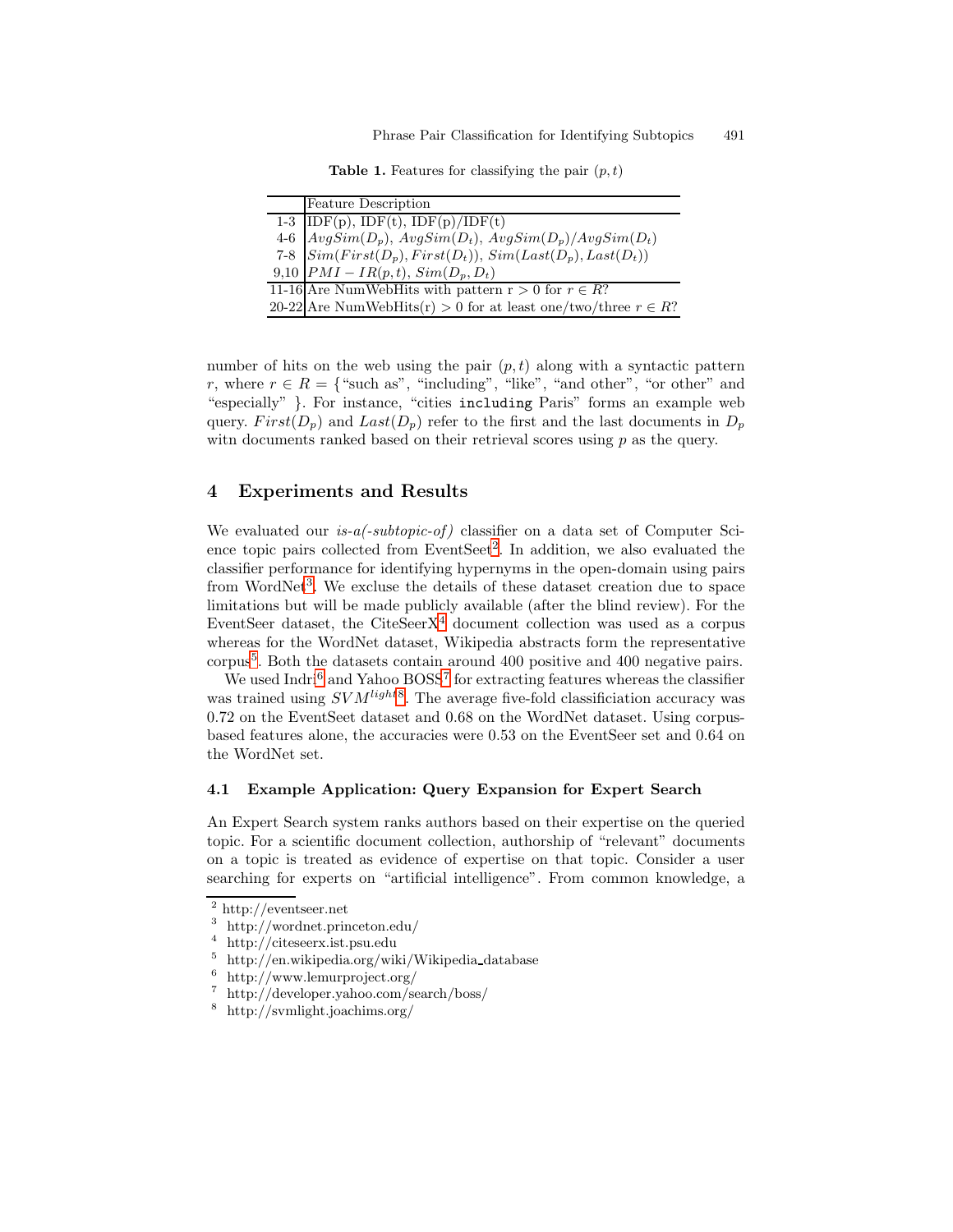492 S. Das, P. Mitra, and C.L. Giles

| Original Query         | Set-1:our subtopic phrases, Set-2:stemmed expansion terms from Indri                                                                                                                                                           |
|------------------------|--------------------------------------------------------------------------------------------------------------------------------------------------------------------------------------------------------------------------------|
| Information Extraction | wrapper induction, tree automata, seed tuples, extraction rules,<br>scalable information extraction, named entity}<br>[extract, inform, system, text, document, process, web, pattern, gener}                                  |
|                        | { combination of kernels, procrustes kernel, kernel functions, statistical learning,<br>Support Vector Machines neural information, feature selection}<br>{ vector, machin, support, neural, classif, method, network, featur} |
| Intelligent Agents     | {agent technology, supply chain, agent communication, mobile agents}<br>${[agent, intelligent, system, network, manage, inform, commun, environ, user, distribut]}$                                                            |

person's expertise on subtopics of "artificial intelligence" such as "machine learning" and "robotics" indicates some expertise in the main topic, "artificial intelligence". Based on this intuition, we tested the effect of using subtopic phrases for query expansion in Expert Search. The classifier was folded into the pseudorelevance feedback loop and evaluated on the expert search queries from the ArnetMiner dataset and the CiteSeerX collection. Deng's probabilistic model was used for ranking experts on the documents retrieved with Indri  $\boxed{2}$ . The baseline model obtained a precision and recall of 0.1286 and 0.0406 on this set. Using pseudo-relevance feedback as proposed by Lavrenko **[5]** improved these numbers to 0.1429 and 0.0454 with 50 expansion terms. Using number of terms less than 50 (i.e. 10, 20, 30) did not yield improvements in terms of aggregate precision and recall. In contrast, adding just the top-5 subtopics identified by our method resulted in a precision of 0.1857 and a recall of 0.0586. Although this evaluation was on a small dataset (seven queries), anecdotal examples of expansion phrases shown in the table below indicate the potential of our classifier in identifying relevant subtopic phrases.

#### 5 Conclusions and Future Work

We showed that a representative document collection from a domain can be used to identify (subtopic, topic) phrase pairs in that domain. Our preliminary results indicate that query expansion using subtopic phrases is more effective for expert search than directly employing pseudo-relevance feedback. For future work, we seek to improve the accuracy of our classifier by identifying other features that capture the (subtopic, topic) connection with higher precision. In addition, the relative effectiveness of each feature needs to be studied using feature selection techniques. Our final goal is to use an accurate is-a-subtopic-of classifier as a building block in extracting topic taxonomies and for effective query expansion.

## References

- 1. Begelman, G., Keller, P., Smadja, F.: Automated tag clustering: Improving search and exploration in the tag space. In: WWW (2006)
- 2. Deng, H., King, I., Lyu, M.R.: Formal models for expert finding on dblp bibliography data. In: ICDM (2008)
- 3. Etzioni, O., Cafarella, M., Downey, D., Kok, S., Popescu, A.-M., Shaked, T., Soderland, S., Weld, D.S., Yates, A.: Web-scale information extraction in knowitall: (preliminary results). In: WWW (2004)

<sup>9</sup> http://arnetminer.org/